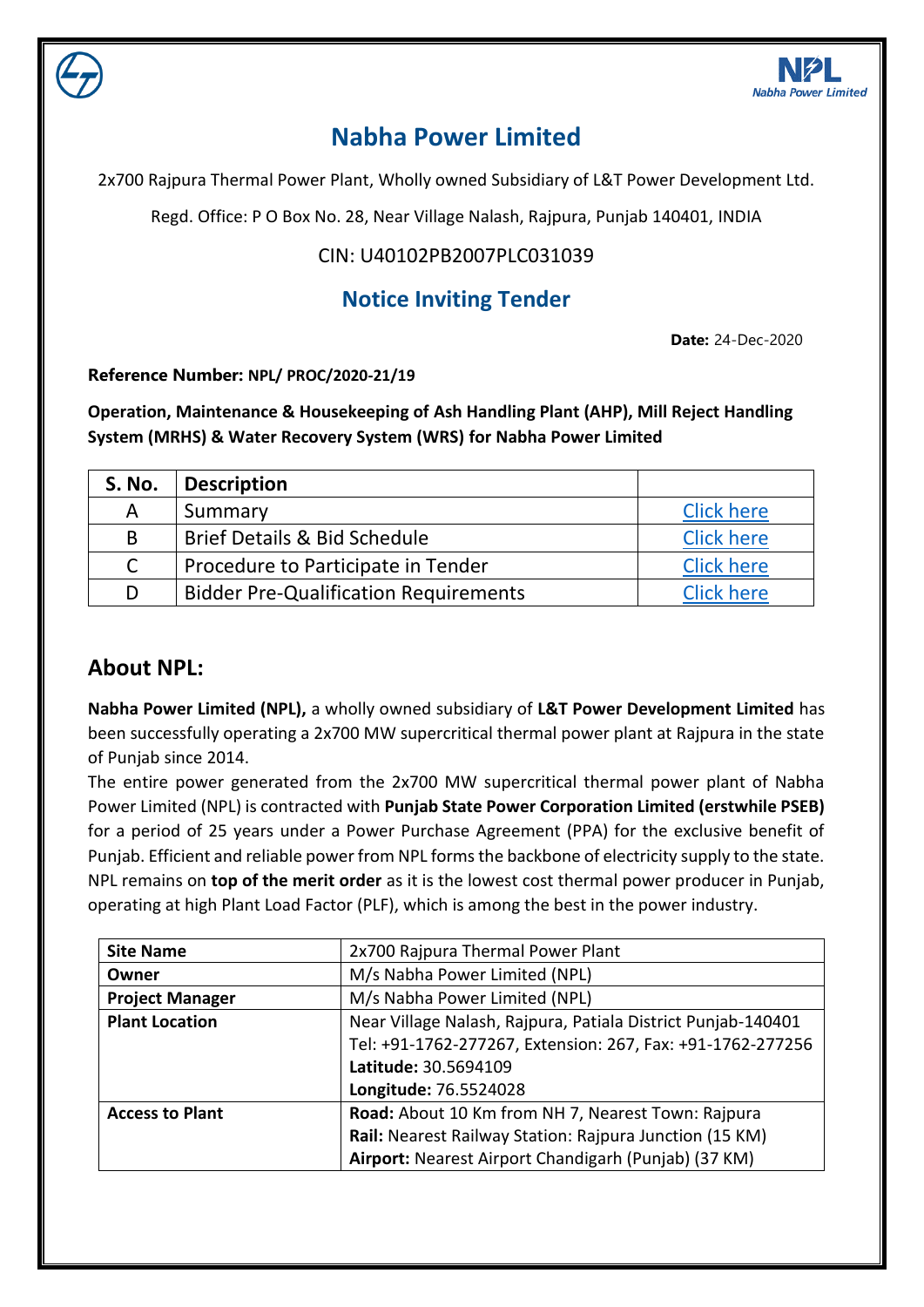

# **Nabha Power Limited**

2x700 Rajpura Thermal Power Plant, Wholly owned Subsidiary of L&T Power Development Ltd.

Regd. Office: P O Box No. 28, Near Village Nalash, Rajpura, Punjab 140401, INDIA

### CIN: U40102PB2007PLC031039

## **Notice for Inviting Tender**

# <span id="page-1-0"></span>A) Summary:

**Nabha Power Limited** invites reputed and experienced parties through E-Tender (Two-Part Bidding Process: Techno Commercial & Price parts) for the following categories for its Ash Handling Plant : -

| S.<br>No. | <b>Tender Reference No.</b> | <b>Description</b>                                                        | <b>EMD</b><br>(Earnest<br><b>Money</b><br>Deposit) (₹) | <b>Tender</b><br>Fee $(\bar{x})$ | <b>Last Date for</b><br>payment of<br><b>Tender</b><br>Participation<br>fee |
|-----------|-----------------------------|---------------------------------------------------------------------------|--------------------------------------------------------|----------------------------------|-----------------------------------------------------------------------------|
| 1         | NPL/PROC/202--21/19         | Operation, Maintenance &<br>Housekeeping of AHP,<br><b>MRHS &amp; WRS</b> | $10,00,000/-$<br>(5,00,000)<br>for MSME)               | $7,500/-$                        | 08 Jan 2021<br>17:00 Hrs                                                    |

### **Brief Scope of Tender:**

#### **Operation, Maintenance & Housekeeping of AHP, MRHS & WRS**

- **1.** The Owner has requirement of Operation, Maintenance and Housekeeping (OMH) of Ash Handling Plant (AHP), Mill Reject Handling System (MRHS) & Water Recovery System (WRS) of 2 x 700 MW Nabha Power Limited, Rajpura
- **2.** Detailed scope of work for this contract shall be provided in the Tender document to all the potential bidders after submitting the due tender fees and documents.

**Type of Bidding:** E-tendering (through [https://etender.procuretiger.com\)](https://etender.procuretiger.com/)

Two Part (Part I - Qualification criteria with supporting documents and Part-II Price bid documents)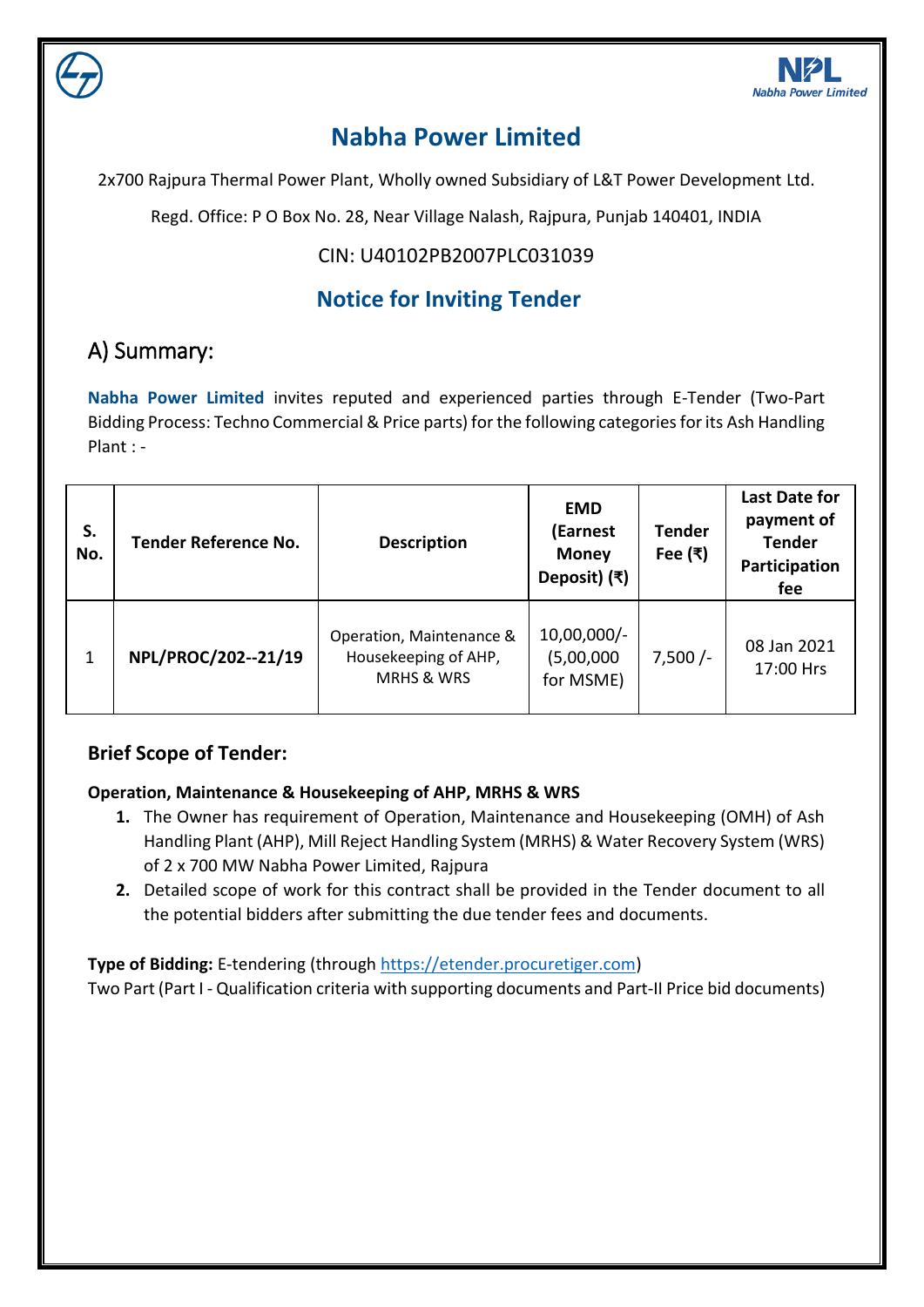

## B) Brief Details & Bid Schedule

| S. No.         | <b>Description</b>                                            | Date & Time                                                                                               |
|----------------|---------------------------------------------------------------|-----------------------------------------------------------------------------------------------------------|
| $\mathbf{1}$   | Document Download Commencement<br>Date & Time                 | Dec 24,2020                                                                                               |
| $\overline{2}$ | Last Date of Submission of Clarification by<br><b>Bidders</b> | Dec 30,2020 17:00                                                                                         |
| 3              | Response of Clarification by NPL                              | Jan 02,2021                                                                                               |
| 3              | Submission of Tender Document Fee, Bid<br>Security/EMD        | Jan 11,2021 17:00                                                                                         |
| 4              | <b>Bid Submission Closing Date</b>                            | Jan 11,2021 17:00                                                                                         |
| 5              | Techno- Commercial Bid Opening Date                           | Jan 12,2021                                                                                               |
| 6              | Price Bid Opening Date & Time                                 | Jan 14,2021                                                                                               |
| $\overline{7}$ | Website for downloading tender<br>documents/corrigendum etc.  | https://etender.procuretiger.com                                                                          |
| 8              | Website for submission of tender/bid<br>(only online)         | https://etender.procuretiger.com                                                                          |
| 9              | Cost of Bidding Documents (INR)                               | ₹7,500 /- in favour of "Nabha Power<br>Limited" payable at Rajpura                                        |
| 10             | <b>Bid Security Fees (INR)</b>                                | ₹ 10,00,000 /- in favour of "Nabha Power<br>Limited" payable at Rajpura<br>₹ 5,00,000 /- for MSME vendors |
| 11             | <b>Benefit to MSME</b>                                        | <b>YES</b>                                                                                                |
| 12             | <b>Contract Period</b>                                        | 24 months                                                                                                 |
| 13             | <b>Reverse Auction/Close Bidding</b>                          | <b>YES</b>                                                                                                |

**Note:** All subsequent corrigendum, modifications, and clarifications in respect of above-mentioned tender will be published on the website [\(https://etender.procuretiger.com\)](https://etender.procuretiger.com/). Bidders are advised to visit the aforesaid website regularly.

For brief technical details & prequalifying requirements of the above-mentioned tender please refer **Section D** of this document**.**

**Contact Details:** All communication about this tender shall be addressed to following officers of Nabha Power Limited.

#### **Head-Procurement,**

Nabha Power Limited, Near Village Nalash, Rajpura, Punjab-140401 Tel: +91-1762-277267, Extension: 267, Fax: +91-1762-277256 Email: [tender.npl@larsentoubro.com](mailto:tender.npl@larsentoubro.com)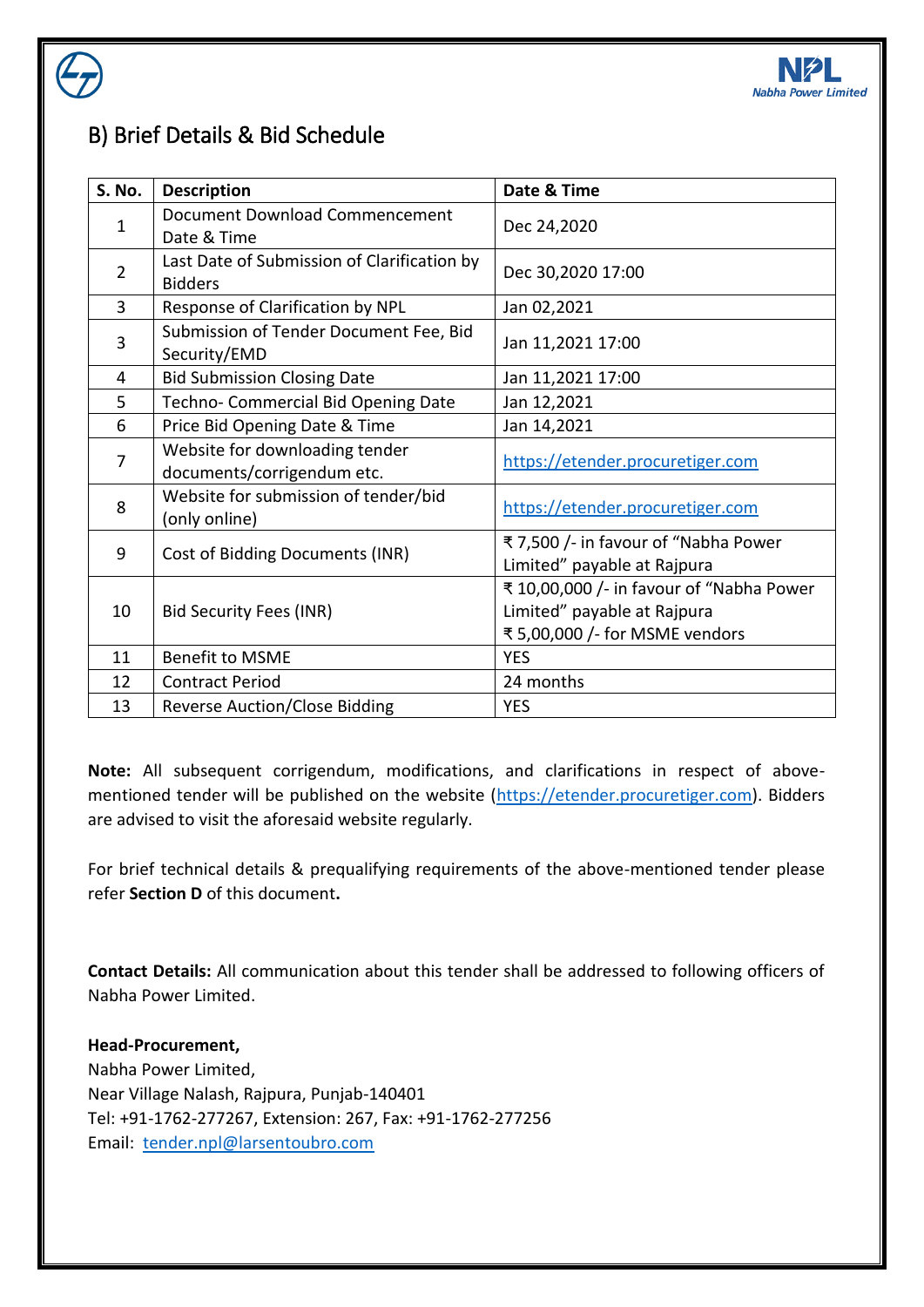

## <span id="page-3-0"></span>C). Procedure to Participate in Tender

- **1.** Tender shall be submitted online through<https://etender.procuretiger.com/> portal.
- **2.** The Tender document fee shall be in the form of **NEFT/RTGS** drawn in favour of **"Nabha Power Limited" payable at Rajpura** and shall be submitted to the office of **"Head Procurement, Nabha Power Limited, Near Village Nalash, Rajpura, Punjab-140401"** up to schedule date and time, as above.
- **3.** After submission of tender document fee bidders shall be provided access to the complete set of bidding documents on Procure Tiger portal.
- **4.** Issuance of bid documents to any Bidder shall not construe that such bidder is qualified.
- **5.** The Tender Document is not transferable.
- **6.** The Bid Security shall be in the form of Demand Draft /RTGS drawn in favour of "**Nabha Power Limited**" **payable at Rajpura** and shall be submitted to the office of **"Head Procurement, Nabha Power Limited, Near Village Nalash, Rajpura, Punjab-140401"** up to schedule date and time, as above.
- **7.** Interested bidders shall also submit the payment details to below mentioned email address. Mails shall be addressed to (To): [tender.npl@larsentoubro.com](mailto:tender.npl@larsentoubro.com) Requests without complete information and communication within deadline shall be liable to be rejected and will not be considered further.
- **8.** Bid Security and Tender Fees wherever applicable (in case paid in modes other than on-line payment) shall be submitted in a sealed envelope separately offline by the stipulated bid submission closing date and time at the address given above. Any bid without Bid Security/EMD shall be treated as non-responsive and shall not be opened.
- **9.** Bid Security, Tender Document Fees may also be furnished by the way of **RTGS/NEFT** in the account of **Nabha Power Limited** in addition to other modes already prescribed in the relevant clauses of the tender document.

Our Bank Details are as under:

**ICICI Bank, Account No.:** 001351000076 **IFSC Code:** ICIC0000013 **Chandigarh, India**

**Note:** Bidders are requested to forward the UTR no. & other relevant details through email immediately after deposition of fees through RTGS/NEFT for verification at our end on above mentioned e-mail address.

- **10.** Bidders are requested to read the instruction in the Tender Document/Bid before submitting the Tender/BID online.
- **11.** Complete tender document along with supporting Annexures should be uploaded during the on-line submission of bid.
- **12.** All bidders are advised not to wait for last date and submit their tender/bid at earliest. The Company shall not be responsible for any interruption/technical snag in website and No extension in deposition of Tender/bid shall be allowed unless otherwise NPL extends the dates.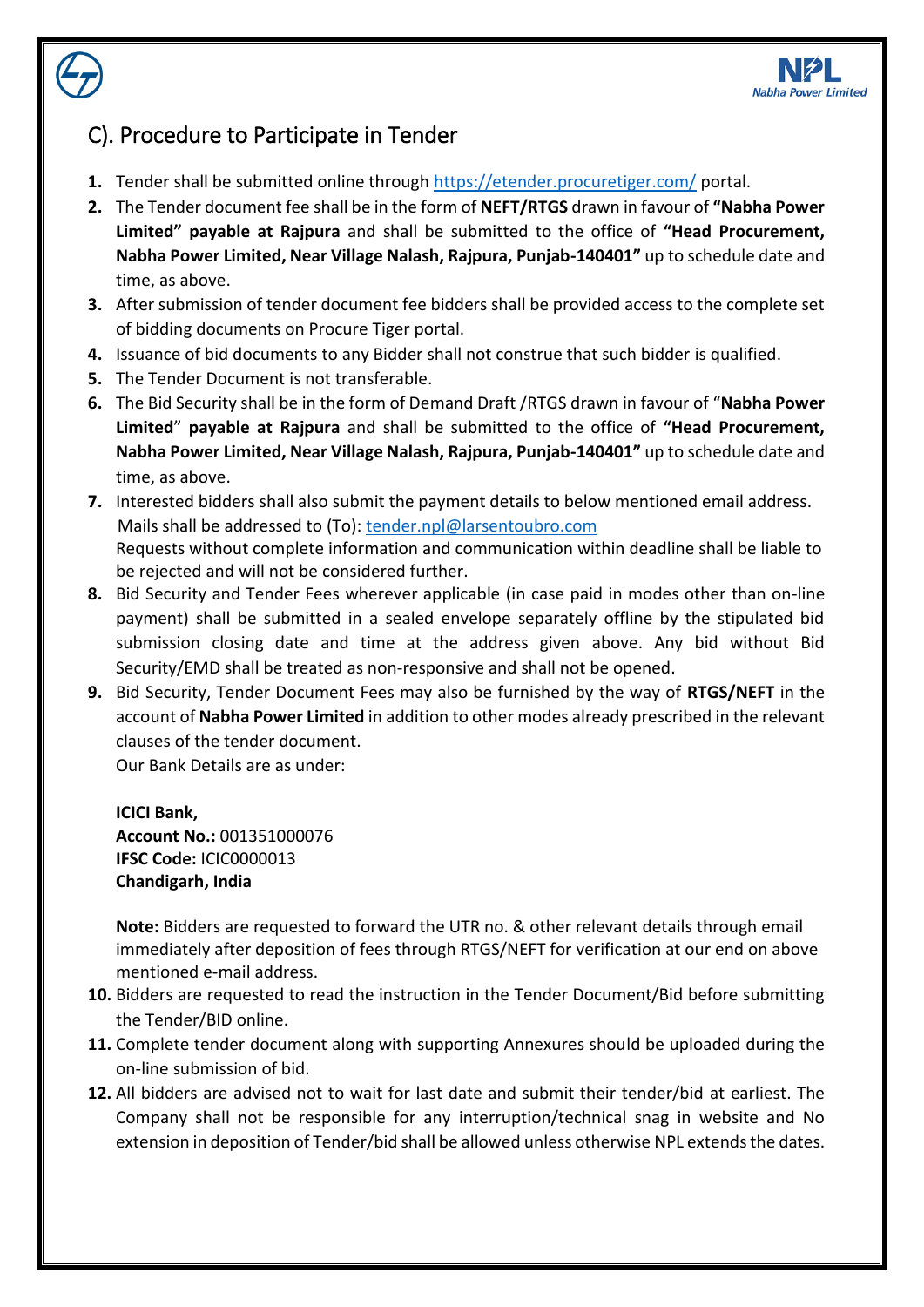

- **13. Procedure of bid opening:** For submission of bids, the time and scheduled Bid Submission Date shall be treated as cut-off-line, and accordingly, the bids shall be frozen. The online bidding system will not allow bid submission after the respective specified expiry date and time. Make sure the bid submission is completed well in advance of the time. The Tender Committee or their authorised representatives shall open the Technical bid and evaluation shall be done.
- **14.** After Techno-commercial bid opening, the bids submitted shall be evaluated for meeting both the Qualifying Requirements & Technical Requirements and only those bids meeting the Qualifying Requirements and complying with the Technical Requirements shall be considered for Price Bid Opening.
- **15.** Detailed specifications, Scope of work, Terms & conditions etc., are given in the bidding documents. Bid documents can be downloaded from the Procure Tiger portal.
- **16.** NPL reserves the right to accept or reject any bid, and to annul the bidding process and reject all bids at any time prior to award of contract, without thereby incurring liability to the affected Bidder or bidders or any obligation to inform the affected Bidder or bidders of the grounds for the NPL's action. Decision of Owner will be final and binding in this regard.
- **17.** NPL reserves the right to amend/alter/add/delete any provision of this document.

### <span id="page-4-0"></span>D) Bidder Pre-Qualification Requirements:

| <b>S. No.</b> | Requirement                        | <b>Qualifying Criteria</b>                                                                                                                                                                                                                                                                                                | <b>Evaluation Documents Required</b>                                      |
|---------------|------------------------------------|---------------------------------------------------------------------------------------------------------------------------------------------------------------------------------------------------------------------------------------------------------------------------------------------------------------------------|---------------------------------------------------------------------------|
| $\mathbf{1}$  | <b>Experience</b>                  | Bidder should have one running<br>contract of O&M of AHP including<br>AHS, MRHS & AWRS in any Thermal<br>power plant of capacity not less than<br>500 MW.                                                                                                                                                                 | Previous contracts                                                        |
|               |                                    | Note: Bidder should provide client's<br>address, contact no. & e-mail ID along<br>with supporting documents                                                                                                                                                                                                               |                                                                           |
| 2             | <b>Manpower</b>                    | Manpower strength (On roll<br>manpower, highly skilled, skilled,<br>semiskilled and unskilled) on Bidders<br>roll should not be less than 500.                                                                                                                                                                            | ESI/PF sheet for one year or<br>Organisation charge from top to<br>bottom |
| 3             | <b>Similar</b><br><b>Contracts</b> | Bidder should have executed at least<br>two (2) contracts of O&M of AHP<br>including AHS, MRHS & AWRS in last<br>3 years i.e. since 2017 in any<br>Thermal power plant of capacity not<br>less than 500 MW.<br>Note: Bidder should provide client's<br>address contact no. & e-mail ID along<br>with supporting documents | Previous contracts & its<br>completion certificate from the<br>client     |

#### **1. Qualifying Requirements:**